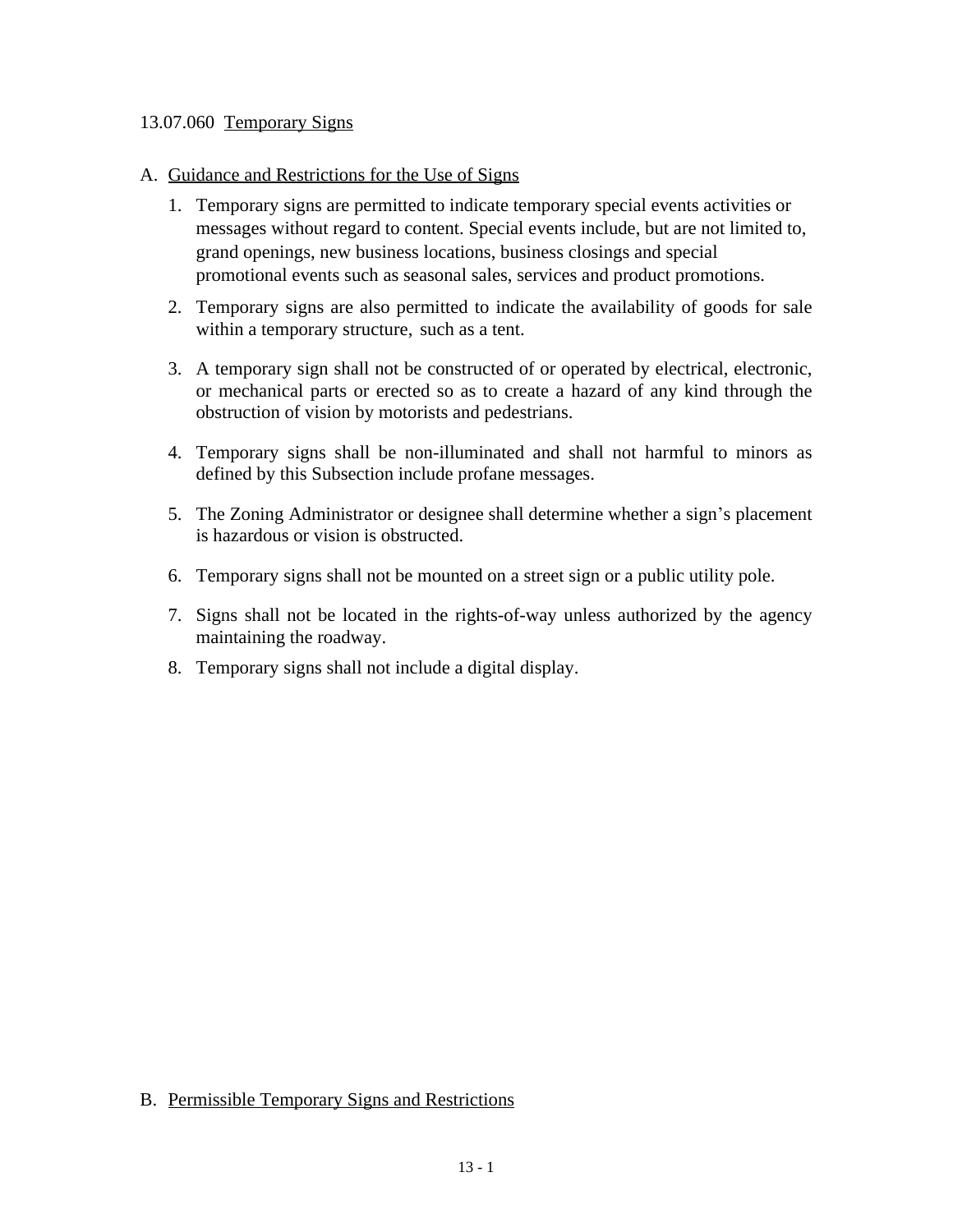The following temporary signs are subject to the restrictions imposed by this Subsection and other relevant parts of this Article.

| <b>Types of Signs</b>                | Permissible<br><b>Zone District</b>     | Maximum<br><b>Sign Face</b><br>Area per<br>side | <b>Maximum</b><br>Height | <b>Minimum</b><br>Setback       | Maximum<br><b>Number of Signs</b>                                                                                                                                                          | May be<br><b>Displayed</b><br><b>Beginning</b>                                                                                                                                                | Must be<br>Removed                                                                                                                                                                                                                     | Sign<br>Permit<br>Required | <b>Other Conditions</b>                                                                                                                                                                                                        |
|--------------------------------------|-----------------------------------------|-------------------------------------------------|--------------------------|---------------------------------|--------------------------------------------------------------------------------------------------------------------------------------------------------------------------------------------|-----------------------------------------------------------------------------------------------------------------------------------------------------------------------------------------------|----------------------------------------------------------------------------------------------------------------------------------------------------------------------------------------------------------------------------------------|----------------------------|--------------------------------------------------------------------------------------------------------------------------------------------------------------------------------------------------------------------------------|
| <b>Banners</b>                       | Non-<br>Residential<br>and Mixed<br>Use | 60 sq. ft.                                      | N/A                      | N/A                             | 1 banner is<br>permitted at a<br>time. It is<br>permissible to<br>change the<br>message<br>displayed on the<br>banner during<br>the display<br>period<br>authorized by<br>the sign permit. | See Other<br>Conditions                                                                                                                                                                       | See Other<br>Conditions                                                                                                                                                                                                                | Yes                        | On-premise only.<br>Permitted for 30<br>consecutive days, 3<br>times a year. Banner<br>must be wall-mounted,<br>hung flat on the<br>building and secured at<br>all corners and sides.                                          |
| <b>Banners</b><br>(Grand<br>Opening) | Non-<br>Residential<br>and Mixed<br>Use | 60 sq. ft.                                      | N/A                      | N/A                             | 1 banner                                                                                                                                                                                   | 7 days prior to<br>the official<br>grand opening<br>to the public, or<br>upon issuance<br>of the<br>Certificate of<br>Occupancy or<br>Use and<br>Occupancy<br>Permit,<br>whichever<br>applies | See other<br>Conditions                                                                                                                                                                                                                | Yes                        | On-premise only,<br>permitted for 30<br>consecutive days, shall<br>be wall-mounted, grand<br>opening banners are<br>not applicable 45 days<br>after the official grand<br>opening to the public                                |
| Community<br>Event                   | All                                     | N/A                                             | N/A                      | N/A                             | N/A                                                                                                                                                                                        | No sooner than<br>14 days prior<br>to event                                                                                                                                                   | Within 3 days<br>after the event                                                                                                                                                                                                       | <b>No</b>                  | May be on or off-<br>premise, wall-mounted<br>or freestanding.                                                                                                                                                                 |
| Contractor                           | All                                     | $6$ sq. ft.                                     | 3 ft.                    | N/A                             | 1 per lot                                                                                                                                                                                  | After issuance<br>of permit if a<br>permit is<br>required, or<br>first day of<br>project if no<br>permit is<br>required                                                                       | Within 14 days<br>after completion<br>of project                                                                                                                                                                                       | <b>No</b>                  | On-premise only. If a<br>sign is displayed<br>pursuant to this<br>section, but the project<br>is discontinued for a<br>period of 60 days, the<br>message shall be<br>removed pending<br>continuation of project<br>activities. |
| Development-<br><b>In-Progress</b>   | All                                     | 32 sq. ft.                                      | 10 ft.                   | 10 ft. from<br>right-of-<br>way | 1 per<br>development<br>entrance                                                                                                                                                           | After the<br>issuance of a<br>building permit                                                                                                                                                 | Prior to<br>issuance of<br>Certificate of<br>Occupancy in<br>non-residential<br>and mixed use<br>zone districts;<br>upon 80% build<br>out or 3 years<br>whichever<br>occurs first in<br>residential and<br>mixed use zone<br>districts | No                         | On-premise only. Signs<br>are not permitted on<br>single residential lots.<br>Signs shall be spaced at<br>least 100 ft. from all<br>other signs on property.                                                                   |